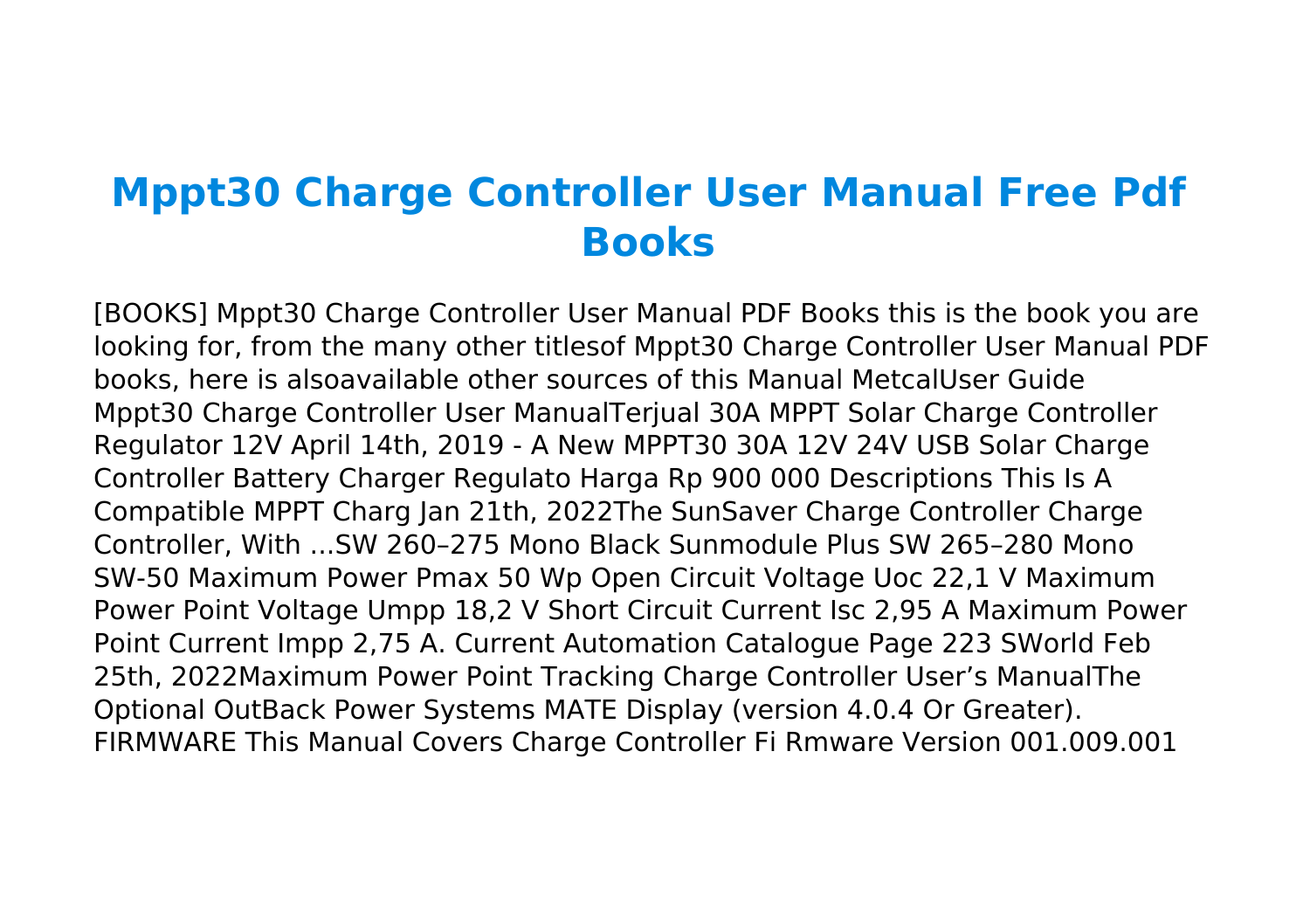\*For Simplicity's Sake, Both The FLEXmax 60 And FLEXmax 80 Will Be Referred To In This Manual As "Charge Controller Or By The Abbreviation "CC." Mar 10th, 2022. User Manual Of MPPT Solar Charge Controller24V 6 3 4 2 4 2 3 2 36V 6 4 4 3 4 3 3 3 Warning: Electrostatic Discharge Can Damage The Charging Controller • Please Connect The Ground Wire, After The Location Of The Fixed Controller. Damage The System. • Use An External Over Voltage Protector In Areas With An Incre Apr 18th, 2022Digital Echo-charge Owner's Manual Digital Echo-charge ...No Load Current Drain On The House Bank Is Less Than 50 Milli-amps. If The Input Voltage Is Above 14.4 Volts (or 28.8), Output Will Be Limited To A Maximum Of 14.4/28.8 Volts. OPERATION Voltage Differential (VDC) Between House Battery (+) And Starter Jun 8th, 2022POUDRE CHARGE DE VITESSE CHARGE MAX OPTIMALE N165 N170 ...338 Lapua Magnum Fiche Rechargement Sako TRG42, Longueur Canon 690 Mm, 4 Rayures Au Pas De 10 Pouces Etuis : Ruag Recalibrage : Partiel Amorce : Winchester LRM Sertissage : Non Projectile : TPM338P242 Poids : 242 Grains Longueur Cartouche : 93.5 Mm VL : 4.4 Mm Charges En Grains, Vitesses En M/s POUDRE CHARGE DE Apr 11th, 2022.

Take Charge Of Your Health TAKE CHARGE OF YOUR HEALTHGet Consistent Physical Activity And Do It Without Sustaining Injury Ð Engage In At Least 150 Minutes Of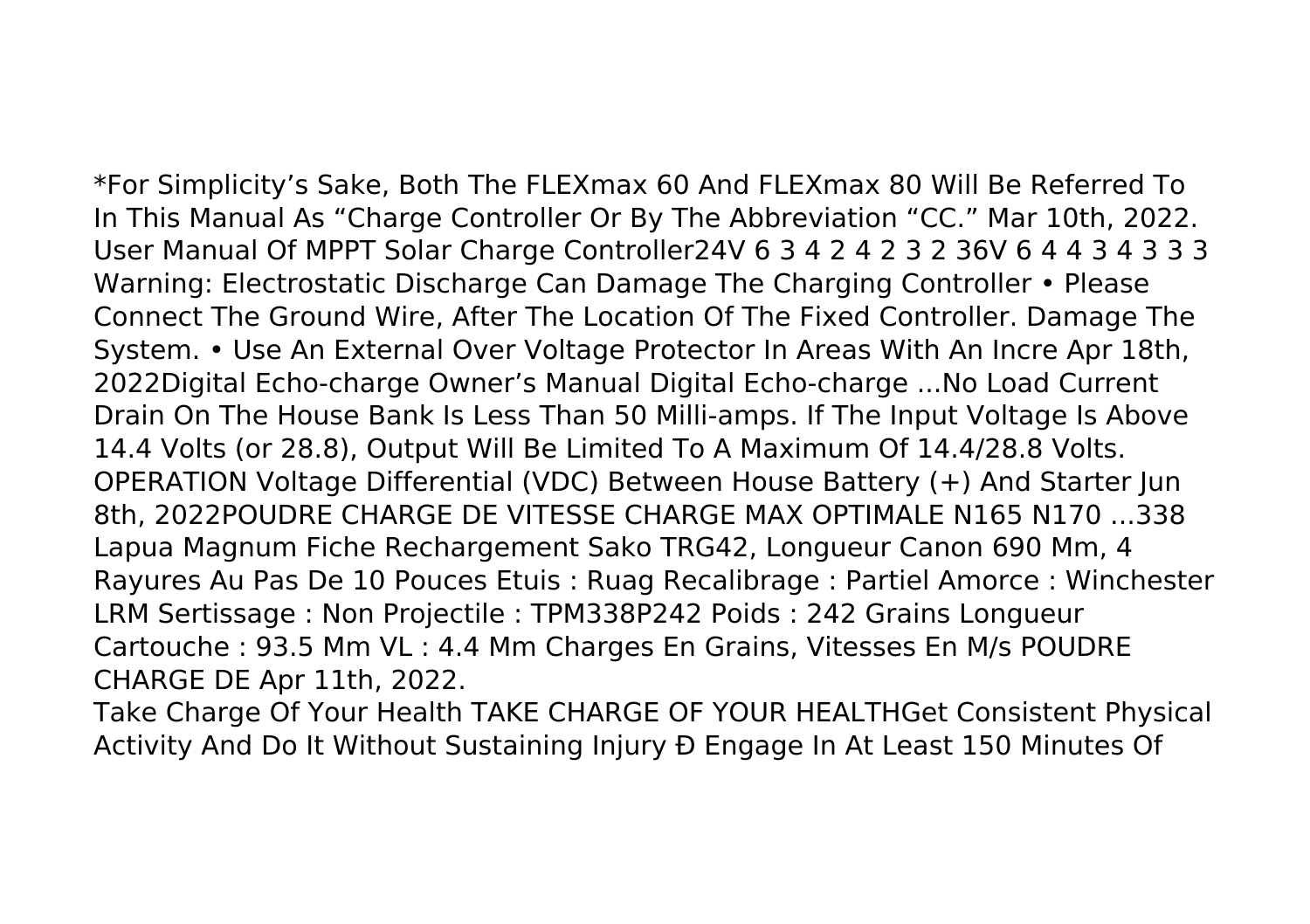Moderate-intensity, Or 75 Minutes Of Vigorous-intensity Aerobic Physical Activity Per Week4 Ð Engage In Muscle Strengthening That Involves All Major Muscle Groups A Jun 19th, 2022Energy Charge (per KWh) Base Charge Per Month Per KWhElectricity Facts Label Champion Energy Services, LLC PUC #10098 Residential Service ⇒ Champ Saver-24 Oncor Electric Delivery 9/28/2021 Electrici Apr 11th, 2022START CHARGE MAXIMUM CHARGEAlliant Reloder 26 Federal Federal 210 54.3 2878 60.3 Hodgdon H1000 Winchester CCI 250 60.0 2825 64.0 Alliant Reloder 23 Federal Federal 210 52.9 2854 58.6 C IMR 7828 Winchester CCI 250 58.0 2858 62.0 Alliant Reloder 17 Federal Federal 210 48.7 2836 54.0 Alliant Power Pro 4000-MR Federal Federal 210 50.4 2834 55.8 Alliant Reloder 16 Federal ... Jun 22th, 2022. START CHARGE MAXIMUM CHARGE - SpeerRefer To The Current SPEER® Reloading Manual For Handloading Instructions. Be Thoroughly Familiar With Those Instructions Before Using These Loads. As Vista Outdoor Operations LLC Has No Control Over Individual Handloading Practices Or The Condition Of Firearms In Which May 3th, 2022LOAD DATA CHARGE WT VELOCITY CHARGE WT VELOCITY …Alliant Reloder® 15 Hodgdon Varget IMR 4064 46.0 2634 49.1 2790 45.3 2627 48.1 2785 41.4 2518 44.5 2685 39.3 2508 42.7 2669 40.0 2501 43.0 2669 IMR 4895 40.1 2481 43.5 2667 VELOCITY (FT/SEC) CHARGE WT (GR) 308 Winchester 24"